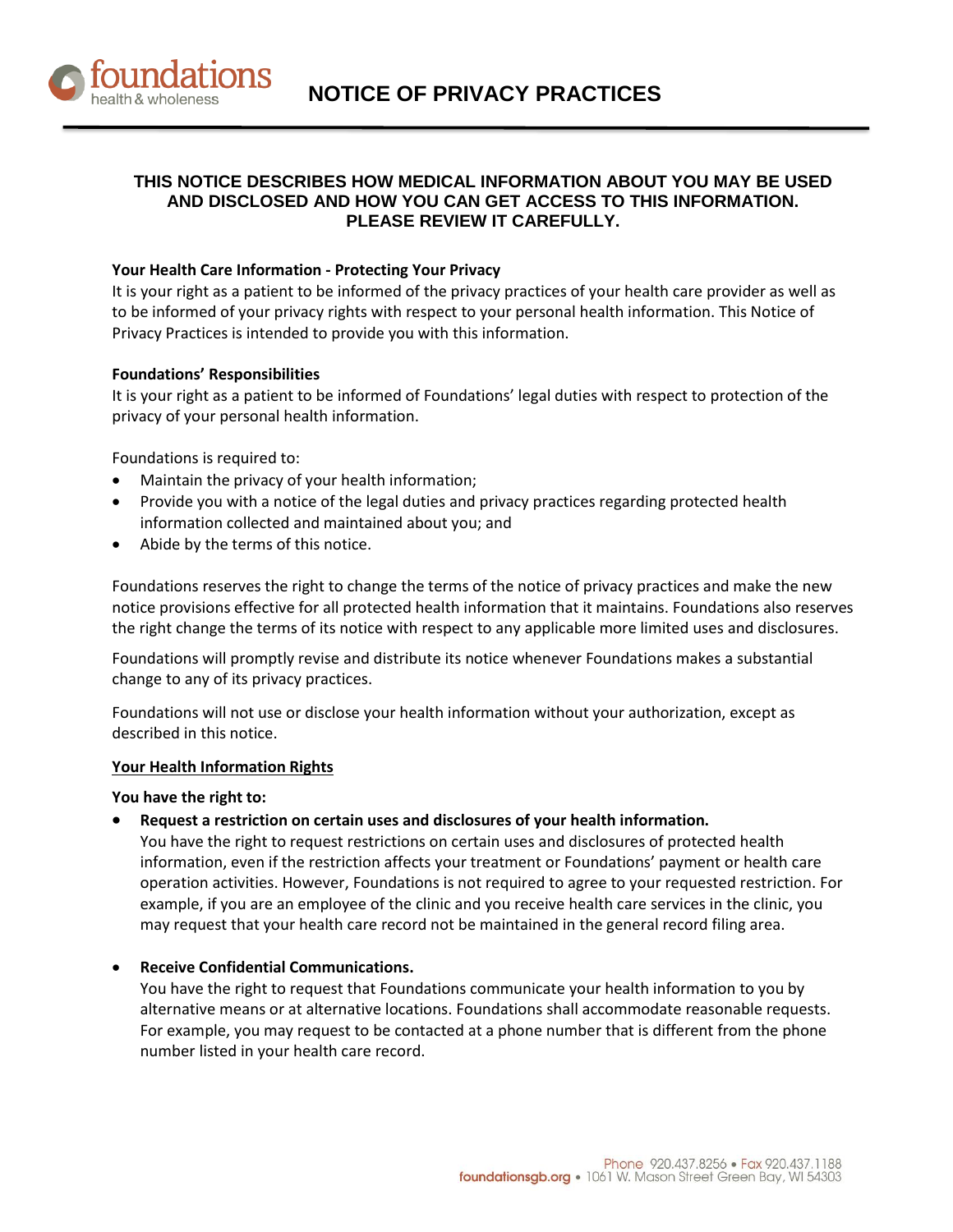**NOTICE OF PRIVACY PRACTICES**

# **Inspect and obtain a copy of your health record.**

You have the right to inspect and obtain a copy of your health care record. This request for access to your health care record must be in submitted in writing to [Designated Person]. This right may not apply to certain types of psychotherapy notes and Foundations may charge you a reasonable fee for a copy of your health care record. For example, you may request a copy of your health care record from your family physician.

# **Amend your health record.**

You have the right to request an amendment to your health care record if you believe your health information is incorrect or incomplete. You may be asked to make this request in writing and state the reason why your health record should be changed. If Foundations did not create the health information you believe is incorrect or if Foundations disagrees with you, Foundations may deny your request. For example, if you believe that information in your medical history is incorrect, such as your birth date, you may request that this information be amended.

# **Obtain an accounting of disclosures of your health information.**

You have the right to an accounting of disclosures of your health information that Foundations has made in compliance with state and federal law. The accounting will describe the dates of each disclosure, a brief description of information disclosed and the reason for disclosure. You will receive one accounting per year at no charge and Foundations may charge you a reasonable fee for each subsequent request. For example, you may request an accounting of disclosures made from your health record in the last year to the State for disease reporting.

### **Obtain a paper copy of the notice upon request.**

You have the right to obtain a paper copy of the notice upon request. For example, if you received the notice electronically, you may request that Foundations provide a paper copy of the notice.

### **Uses and Disclosures for Treatment, Payment and Health Care Operations**

Foundations is permitted by the federal privacy rule to use or disclose your protected health information for treatment, payment or health care operations.

### **Foundations may use or disclose your health information for treatment.**

Foundations may use or disclose your health information in the provision, coordination or management of your health care.

- Example: Your information may be disclosed from one physician to another if they are consulting each other in relation to your care and treatment.
- Example: Foundations may use your health information to provide you with an appointment reminder.
- Example: Foundations may send you information about treatment alternatives or other health related services that may be of interest to you.

### **Foundations may use or disclose your health information for payment.**

Foundations may use or disclose your health information to obtain reimbursement for the provision of health care services. The bill may include information that identifies you, your diagnosis and your treatment.

Example: Foundations may use or disclose your information to your insurer to obtain payment for the provision of health care services.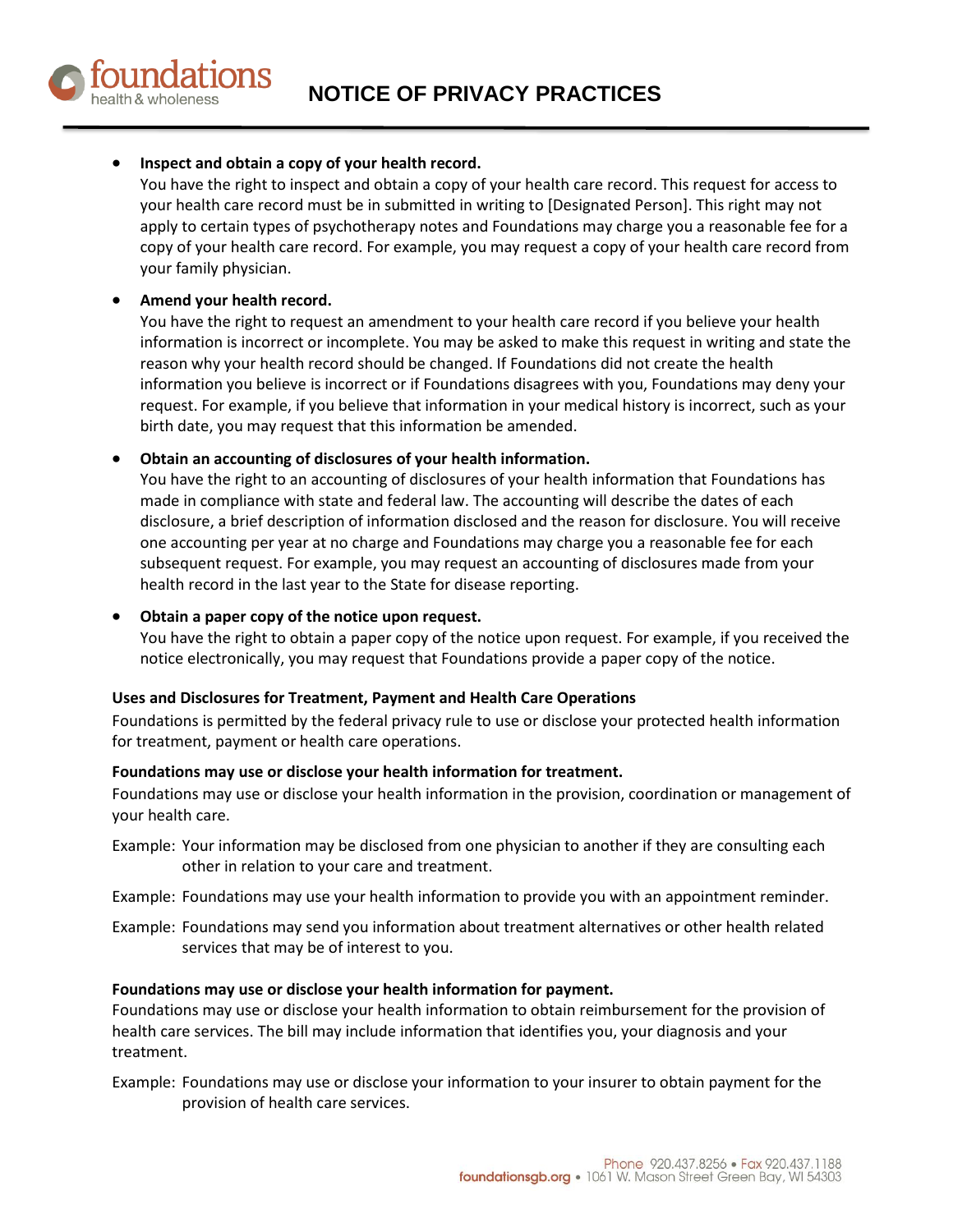

# **Foundations may use or disclose your health information for routine health care operations.**

Foundations may use or disclose your health information for evaluation of patient care services, evaluating the performance of health care providers, activities relating to compliance with the law and business planning and development.

- Example: Foundations may review your health record to determine the efficiency of the services provided to you in the emergency room.
- Example: Foundations may contact you as part of a fundraising activity sponsored by your health care provider.

### **Uses or Disclosures of Your Protected Health Information Permitted Without Your Authorization**

Without your written authorization, Foundations may use or disclose your health information for the following purposes:

**As Required by Law**: Foundations may use or disclose protected health information to the extent that the use or disclosure is required by law and the use or disclosure complies with and is limited to the relevant requirements of the law. Uses or disclosures required by federal privacy rule and limited by the more protective requirements of state law include the following:

- Disclosures about victims of elderly or child abuse;
- Disclosures for judicial and administrative proceedings; or
- Disclosures for law enforcement purposes.

**Public health:** As required by law, Foundations may disclose your protected health information to the State of Wisconsin for the purpose of statutory reporting.

Foundations may disclose your protected health information excluding mental health, alcohol or drug abuse or developmental disabled or HIV test result to a state or federal public health agency for the purpose of preventing or controlling disease, injury or disability.

Foundations may disclose your protected health information excluding your HIV test result without your authorization to a county agency investigating child abuse.

Foundations may disclose your protected health information excluding mental health, alcohol or drug abuse or developmental disabled or HIV test result without your authorization to the Food and Drug Administration (FDA).

Foundations may disclose your HIV test result without your authorization to a person that may have sustained a contact that carries a potential for transmission of HIV.

Foundations may disclose your protected health information that is reasonably related to a work related illness or injury if an application for workers' compensation has been filed.

**Victims of abuse, neglect or domestic violence:** Foundations may disclose health information except for an HIV test result if Foundations reasonably believes that an individual is a victim of child or elderly abuse.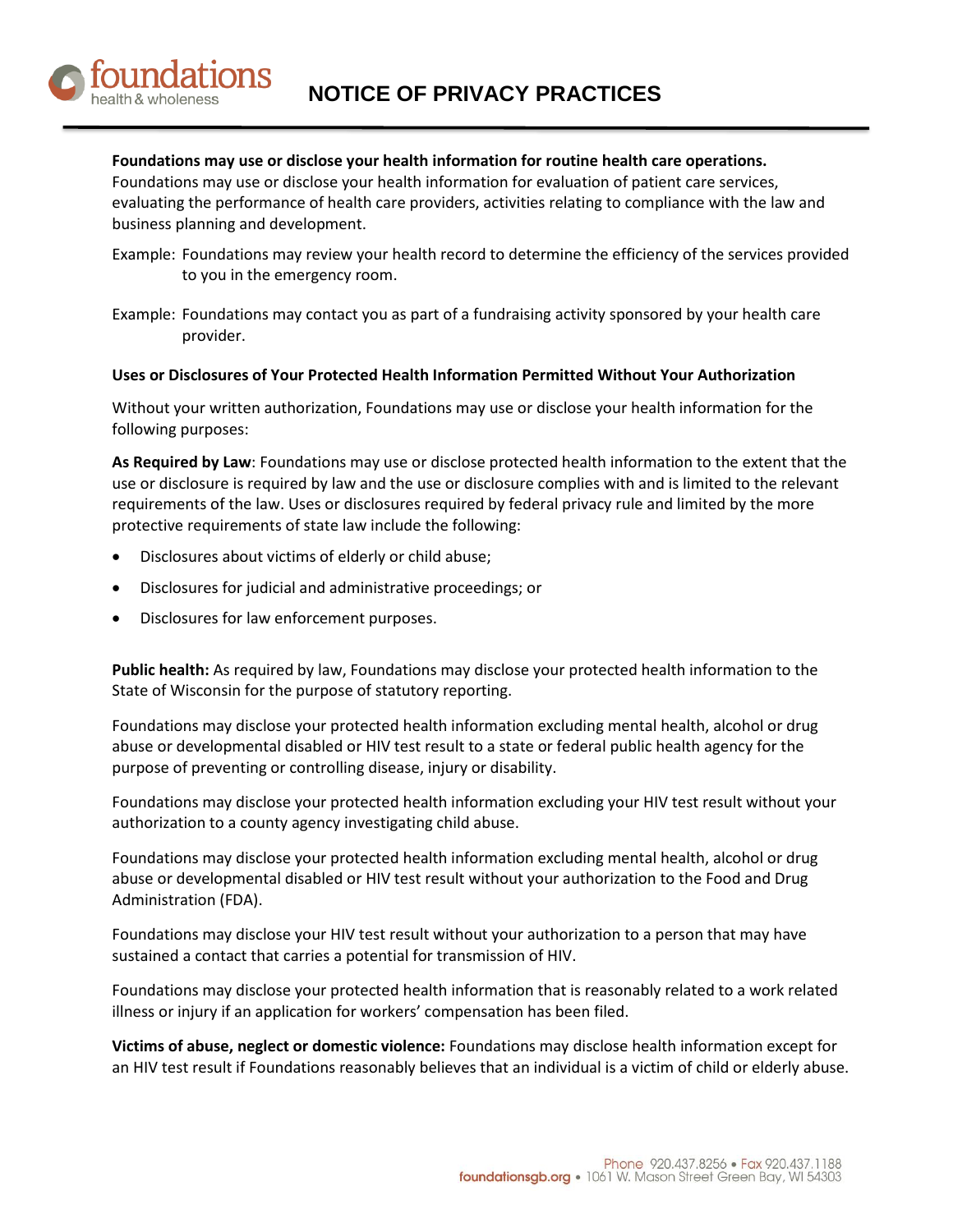

**Health oversight activities:** Foundations will not disclose HIV test results to health care oversight agencies without an authorization. Foundations may disclose your mental health, alcohol or drug abuse or developmental disability related health information to the Department of Health and Family Services, to the county for coordination of human services and to a representative of the board on aging and longterm care. The remainder of your protected health information may be disclosed without your authorization to a state or federal agency.

**Judicial and Administrative Proceedings:** Foundations may disclose your protected health information in response to a court order. Foundations may disclose your protected health information in response to a subpoena if Foundations is a party to a court action, Foundations has received your authorization to disclose and has not complied within two business days or Foundations failed to respond to a request for workers' compensation records. Foundations may disclose your protected health information excluding mental health, alcohol or drug abuse or developmental disabled or HIV test result in response to a subpoena from a state or federal agency.

**Law enforcement:** Foundations may disclose your protected health information except for HIV test results to county law enforcement officials for the reporting and investigation of elderly and/or child abuse. Foundations may disclose your protected health information except for mental health, alcohol or drug abuse or developmental disabled or HIV test results to state and federal law enforcement officials. Foundations may disclose mental health, alcohol or drug abuse or developmental disabled protected health information for limited law enforcement purposes as required by law. Foundations may disclose your protected health information to a law enforcement official in response to a court order.

# **For activities related to death:**

**Coroner or Medical Examiner:** Foundations may use or disclose your protected health information that is not an HIV test result or related to mental health, alcohol or drug abuse and developmental disabilities to a coroner or medical examiner.

**Funeral Director:** Foundations may use or disclose your HIV test result a funeral director.

**For cadaveric organ, eye or tissue donation purposes:** Foundations may use or disclose your HIV test result to organ procurement organizations or other entities engaged in the procurement, banking, or transplantation or cadaveric organs, eyes or tissue for the purpose of facilitating organ, eye or tissue donation and transplantation.

**Note:** If you are a hospital, you may want to include the following language in your notice.

Foundations may use or disclose your HIV test result and protected health information that is not related to mental health, alcohol or drug abuse and developmental disabilities, to organ procurement organizations or other entities engaged in the procurement, banking, or transplantation or cadaveric organs, eyes or tissue for the purpose of facilitating organ, eye or tissue donation and transplantation.

**Research:** Foundations may use or disclose your protected health information for research purposes if the researcher has obtained your permission or fulfilled the stringent privacy requirements of state and federal law.

**To avoid a serious threat to health or safety:** Foundations may disclose your protected health information under limited circumstances to law enforcement officials to avert a serious threat to health or safety.